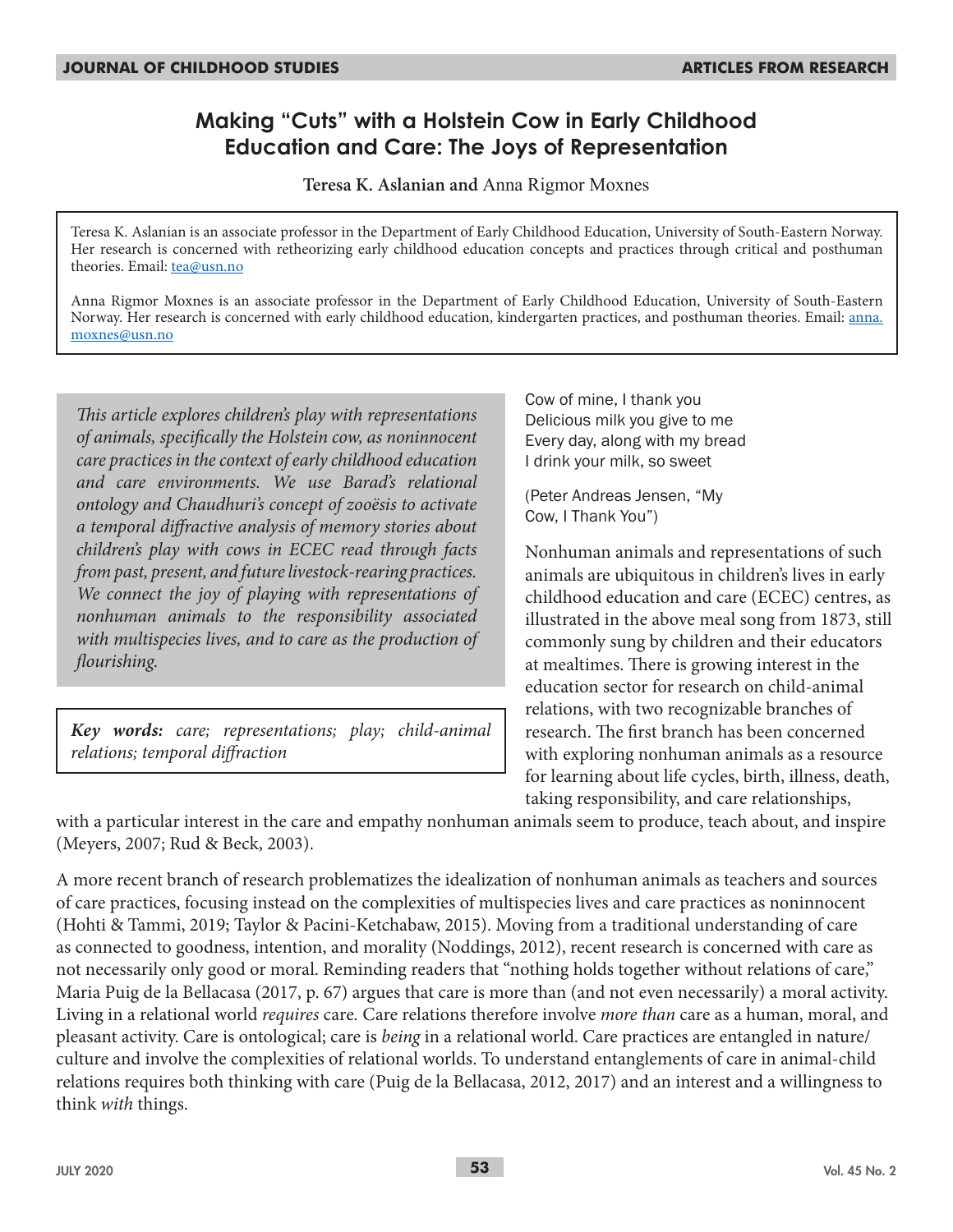In this article, we explore children's play with representations of nonhuman animals, paying special attention to the Holstein cow, as noninnocent care practices in the context of ECEC environments. The term *animal* can imply a group inclusive of humans or exclusive of humans. For ease of reading, we will hereafter use the term *animals* or *other animals* to refer to nonhuman animals. To explore children's play with representations of animals, we have collected memory stories (Hohti, 2018; Moxnes, 2019; Moxnes & Osgood, 2018) and facts from past, present, and future livestock-rearing practices which we carefully read with Karen Barad's (2017) relational ontology and the concept of zooësis (Chaudhuri, 2007) from the field of animal studies. Through our readings, we explore how relations between children and animals and representations of animals can involve care but not necessarily *moral* care. Rather, we argue that children and animals *do* care when playing with animal figurines, as they make agential cuts that contribute to the world's flourishing. Approaching children-animal relationships as temporal and material entanglements, this article contributes to knowledges about children-animal relationships as noninnocent practices of care and world making in ECEC. Thinking about the Holstein cow with care, for us, means approaching it with curiosity and being cognizant of its entanglements and our own entanglements with it as we follow memory stories along unexpected turns.

## **Zooësis, play, and relational ontology**

The traditional meal song reproduced above (Jensen, 1873) tells the story of the cow as a giver of milk and child as appreciative receiver of its gift. Such social representations of animals in educational settings are problematized in critical animal studies for producing simplified stories about what animals are in relation to humans that render the complexities of animal-human care practices invisible (Linné & Pedersen, 2013). Una Chaudhuri (2007) suggests the term *zooësis* to conceptualize the performative practices and discourses that permeate human-animal relations. The term denotes the state of being an animal, as defined by humans, through animal-human relations. We draw on the concept of zooësis to explore how the animals and humans in our collected memory stories perform in certain ways, according to certain roles, and how children may be socialized into these practices.

At the same time, we are fascinated by children's ability to *also* sidestep human-animal cultural roles, through play. Children's play is often described in early childhood literature either as a medium for language development, cognitive development, learning, and social skills (Änggård, 2016; Greenspan & Lieberman, 1994; Steinsholt & Øksnes, 2003,) or as children's particular mode of being (Greve et al., 2018). Play can also be understood as an active agent in itself (Steinsholt & Øksnes, 2003). We understand play in light of Barad's relational ontology (2007, 2017) as coproduced intra-active processes. Play is something children do with otherthan-human materials, and representations of animals are often among these materials. As such, the intra-active play of children and representations of animals contributes to a "cultural animal unconscious" (Chaudhuri & Enelow, 2006, p. 3), producing other discourses and cultural practices beyond animal as object of care, carer, or source of food, clothing, or protection.

Plastic animal figurines are to be found in most Norwegian ECEC centres and are among the props used along with storytelling as language materials that aid learning new words and terms in ECEC (Karsrud, 2014, p. 126). In such learning perspectives, representations of animals are often understood as static and objective descriptions of animals. As early as 1967, Donald Ball pointed to looking beyond the manifested features of toys and viewing them as agents rather than objects. We understand animals and animal toys in ECEC, not as a static source of learning about life cycles, mutual care, etc. (Cole & Stewart, 2014), but as agents along with children enacting mutual world-making practices (Haraway, 2008, p. 287).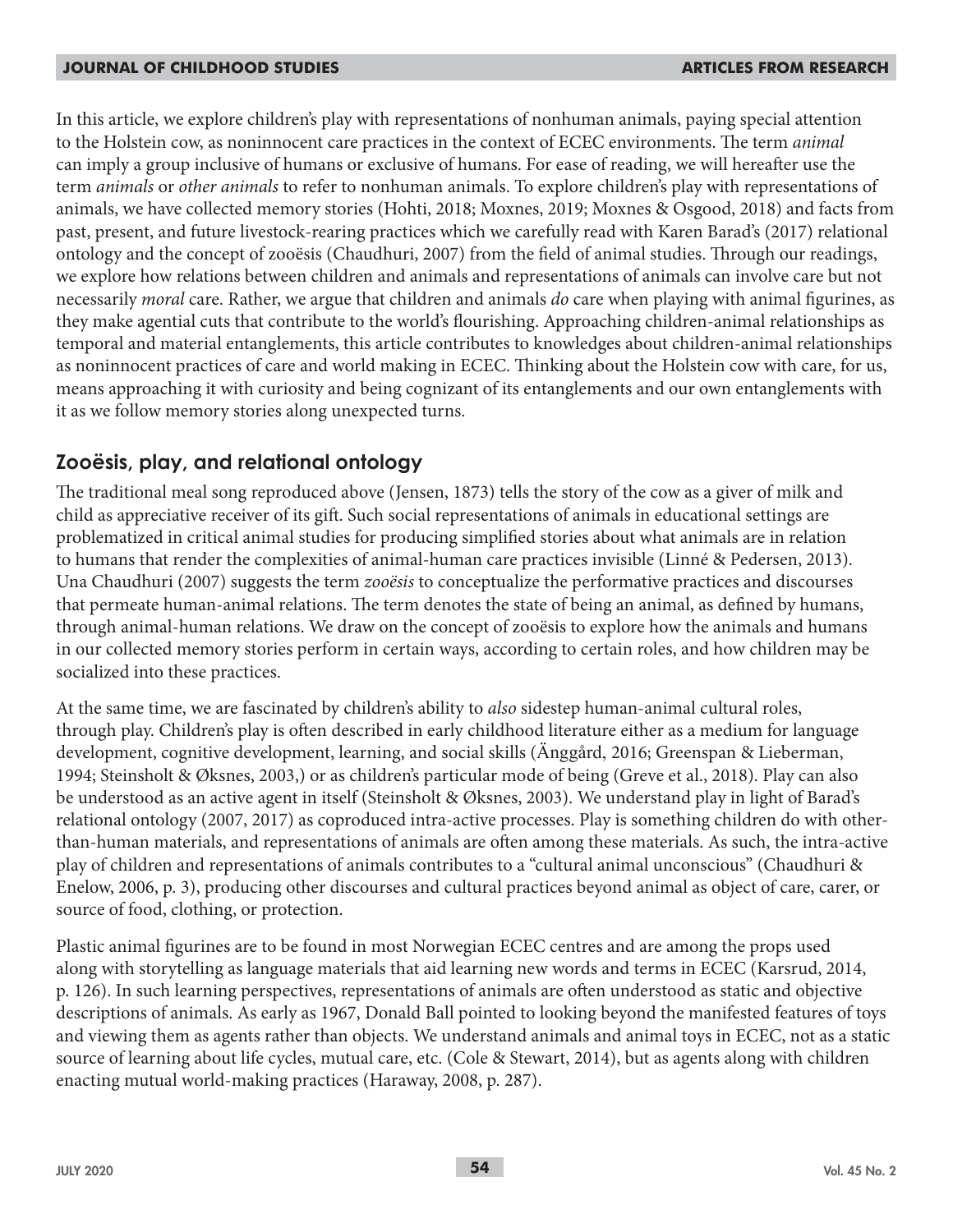Barad's (2007, 2017) relational ontology supports our view of toys as agents, drawing on quantum processes in which phenomena do not exist as independent entities but rather are always mutually producing each other through entanglements or intra-active processes of becoming. Thinking with relational ontology, we understand relations between the environment, children, and toys in ECEC, not as subject-object relations, but as mutually entangled phenomena that produce each other and affects within ECEC environments and beyond.

Any intra-action, according to Barad (2007), entails responsibility for what is enacted. Being responsible requires "taking account of the entangled phenomena that are intrinsic to the world's vitality and being responsive to the possibilities that might help it flourish" (Barad, 2007, p. 396). We read the *responsivity to flourishing* as a way to understand care as more than moral and more than human. We believe this orientation can provoke a release from habitual modes of perceiving care, children, and children's play (Hultman & Lenz Taguchi, 2010) as independent phenomena. As intra-action, play can be described as children's potential involvements with the world's vitality and its flourishing.

An ethics of responsibility reminds us that space and time are not separate. Harm done in the world today shapes the world of the future. Drawing on descriptions of temporal diffraction in quantum physics, Barad (2017, p. 67) suggests that not only space but time involves entanglements. The idea of temporal diffraction challenges us to rethink time as distinct from place by exploring the ways in which time, space, and matter entangle and work through each other. The past is present in the future, entangled in places and things. Barad (2017, p. 69) explains temporality as "where the 'new' and 'old' might coexist" and "where each history coexists with the others" (p. 68). Diffraction patterns become, in Barad's words, "a manifestation of different times bleeding through one another" (p. 68).

Inspired by ideas of how stories inhabit each other, we sought out our own memory stories of the Holstein cow and the memories of our early childhood educator friends and colleagues. Our aim was to think with the Holstein cow and better understand the ways in which it was entangled with us in the time and space of our lives as early childhood educators. We spent ten days in the course of our daily lives talking among ourselves, friends we came across, and colleagues we met in the practice field and at universities about the Holstein cow. We were surprised to find that experiences with cows and representations of cows were commonplace and interwoven in ways not previously reflected upon. Using a plastic animal figurine of a Holstein cow as guide, in this article we weave collected memory stories of past entanglements with the Holstein cow in ECEC through reflections on livestock-rearing practices past, present, and future. Exploring what temporal diffractions make possible, we ask, how does the Holstein cow invite us to think differently about representation, play, and care?

## **Thinking with a Holstein cow figurine**

The plastic figurine of a Holstein cow (Figure 1) stands out to us as perhaps the most common physical representation of animals in ECEC environments. Representation is problematized in postmodern literature as a subjugating force (Foucault, 1980; Kincheloe, 1997; MacLure, 2013). Representationalism asserts that representations reflect that which is represented. Foucault (1980) argued that representations do not merely reflect what already is but are part of what produce that which is by the discourses the representations produce. In other words, systems of power produce the subjects they subsequently come to represent.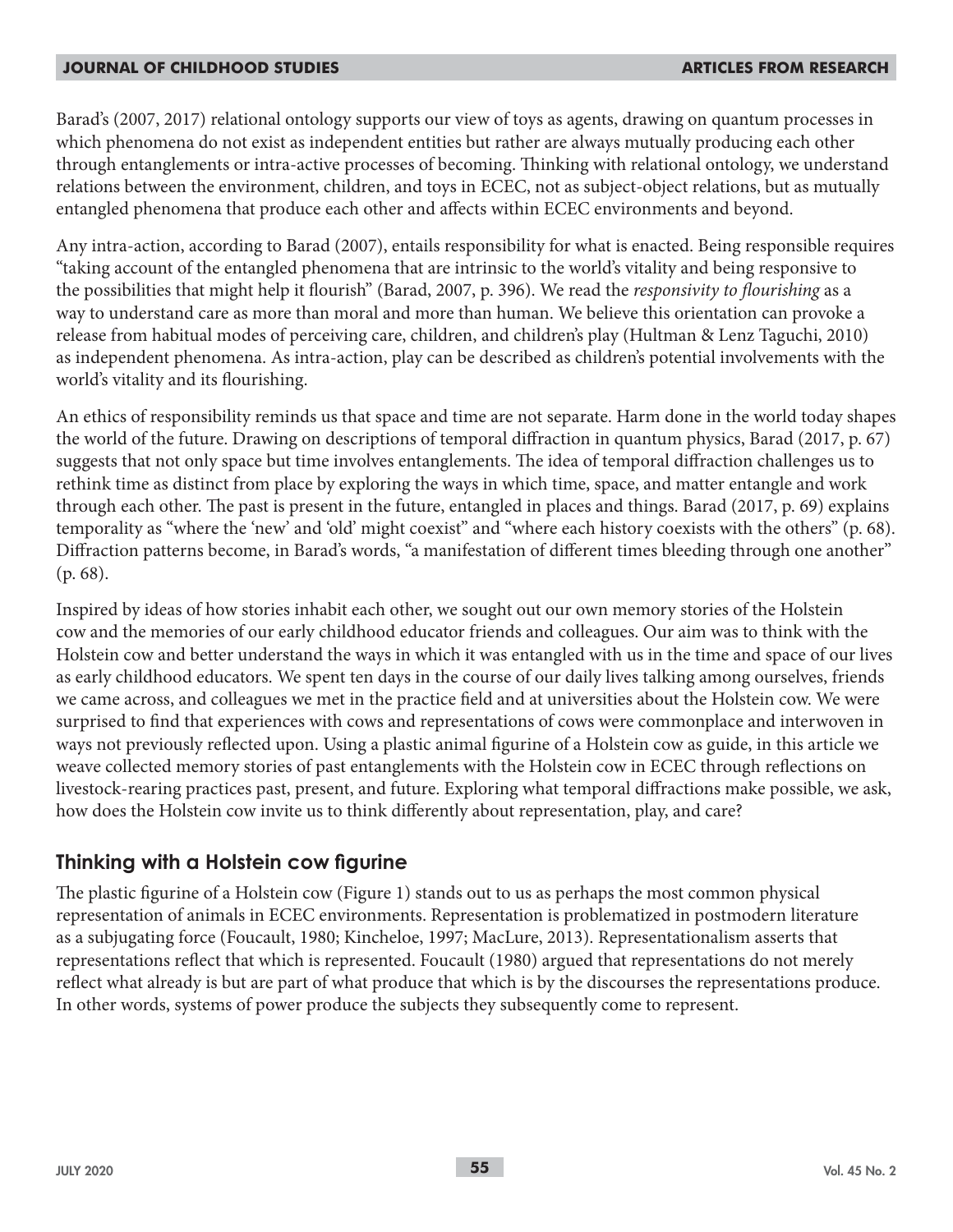

*Figure 1. A plastic figurine of a Holstein cow.*



*Figure 2. Painting of an ideal Holstein cow. Source: https://thewildanimalstore.com/product/holstein-cow-toy (used with permission).*

An example of Foucault's thinking can be found in the miniature, plastic representation of a Holstein cow (Figure 1). Using this figurine as an example, children who do not live around cows but have access to the plastic figure that adults call "cow" will perhaps come to understand a cow as a somewhat emaciated creature, perhaps with a relatively large udder.



*Figure 3. The Holstein cow before aggressive breeding.*

The shape of the cow's body is the result of its relations with humans and 150 years of continuous breeding to produce high quantities of milk. The cow's bodily resources are sent to milk production rather than to producing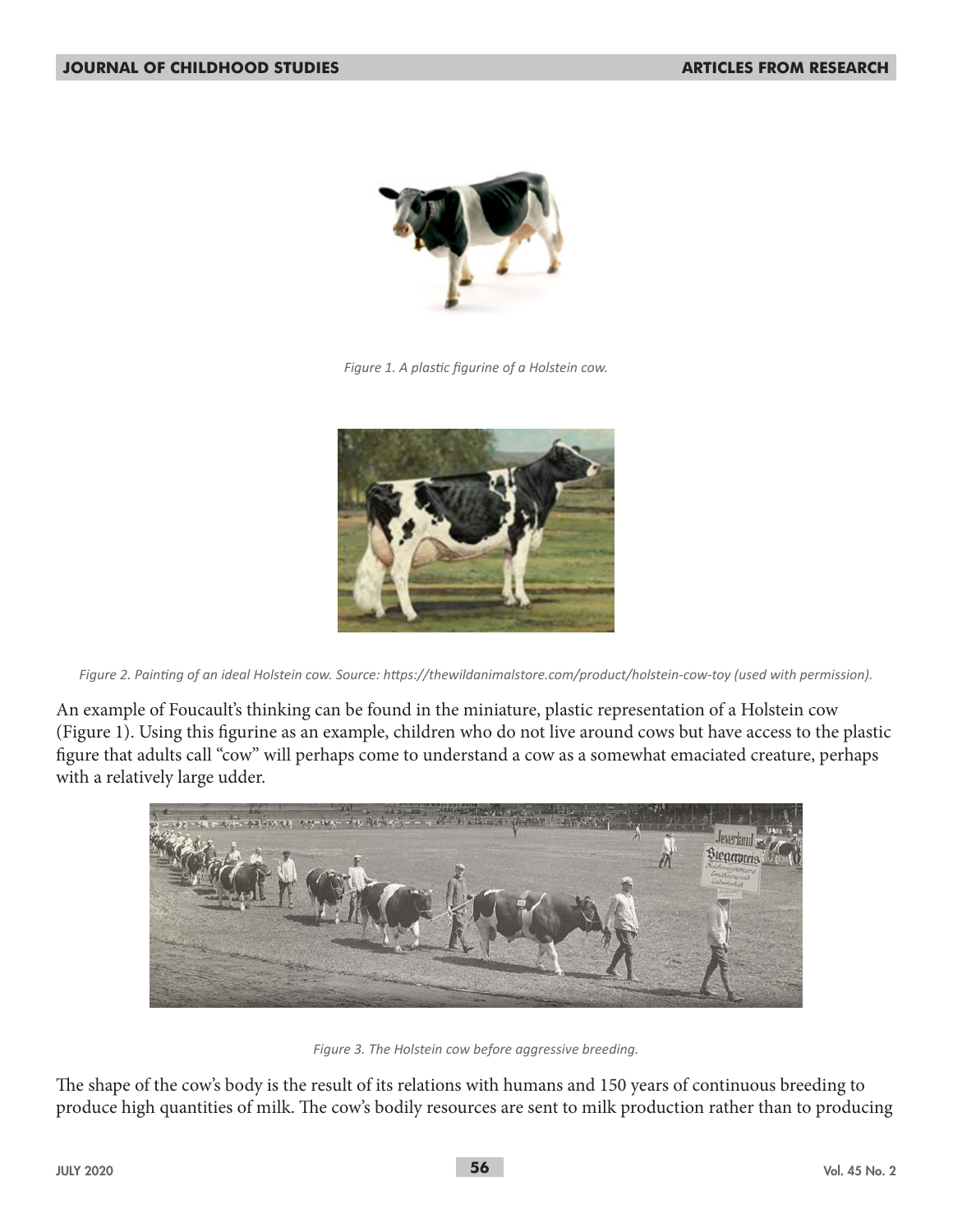muscle on the back and hips (Orland, 2003). The cow's friendly, hornless head is the result of systematic removal through breeding to avoid fighting in stalls (Bächi, 2016). The breed has been standardized for optimal milk production and the representation in the form of a plastic figurine normalizes the "standardized vision" (Grasseni, 2005, p. 48) of the Holstein cow (Figure 2). The Holstein cow is central to efforts at mapping genomes of animals to maximize economic gain. Prior to breeding for dairy production, the Holstein cow was visibly more muscular (Figure 3). The very genome of the Holstein cow in the United States has been changed as a result of breeding by the dairy industry through artificial selection for economically important traits, resulting in the economically desired increased milk production and a regrettable concomitant decrease in fertility and immunity (Ma et al., 2019). The cow transformed by humans through biopower into a milk producer is presented to children as simply a cow. Children learn to understand the Holstein cow as a willing producer of milk for the benefit of children and humankind (Cole & Stewart, 2016). It would seem to a child that cows have large udders so that they can provide us with milk. The popular representation is tiny, meant to fit into the palm of a young child's hand and teach the child where the milk we drink comes from. The aggressive breeding of the Holstein cow illustrates a form of zooësis through a human-animal cultural and biological entanglement in which cows perpetually perform as producers of milk in response to human demand.

## **Play, intra-action, and agential cuts**

Lina (3 years old) is smuggling out a black and white plastic cow figurine, hiding it in her pocket. When she comes *outside, she hides behind the house, next to the cow fence. She makes a fence on the grass, using small sticks and stones, and places the plastic cow on her field. Then she lays down, watching the real cows on the other side of the fence, while slowly moving the smuggled cow figurine towards the crowd of cattle over the fence.*

How does the Holstein cow become something different and more than an innocent farm animal or product of the dairy industry in the hands of children? Lina becomes another human producing and "playing" the Holstein cow as performer. Through play, she also becomes a world-maker with the cows, whose aliveness complicates representations with unpredictable elements. Lina's engagements with the plastic cow and the real cows are materialized cultural practices, but in the ongoing materialization, there is also imagination and intra-action. Lina's meeting with cows' situation in the world and her imagination produces new representations: a fence, like the one that restrains the real cows, is made from the sticks and stones of the forest ground. The sticks become something else in Lina's hands. Worlds being created trouble the binaries between micro and macro, nature and culture, nonhuman and human, real and imaginary (Barad, 2017, p. 56). The real is involved with the pretend, and the child's play produces new borders of real and unreal, inside and outside.

Challenging the tradition of representation, Barad (2007, p. 137) argues that it relies on an underlying idea of the preexistence of entities. From an agential-realist perspective, a Holstein cow does not actually exist, because phenomena are constantly becoming through intra-active relations. The representation of a Holstein cow therefore describes a nonexistent subject as if it were stable, as if it were some*thing*. Representations are actually more like manifestations, images of an idea that is always in the past, a trace of myriad intra-actions.

To understand representations as intra-actions (Leahu, 2012; Timeto, 2011), we can consider Barad's concept of the agential cut. Agential cuts are temporary enactments of apparent separation of agential phenomena produced within an apparatus (Barad, 2007). In quantum physics, particles can occupy superpositions, which means they can, in a way, be anywhere until they are measured. Upon measurement, entangled particles "take their places," positioning themselves differently according to how they are measured, so that, until measured, the particles exist both "here" and "there." Things, though indeterminate and being produced through intraaction, are perceived as distinct and become distinctive when viewed through a particular apparatus.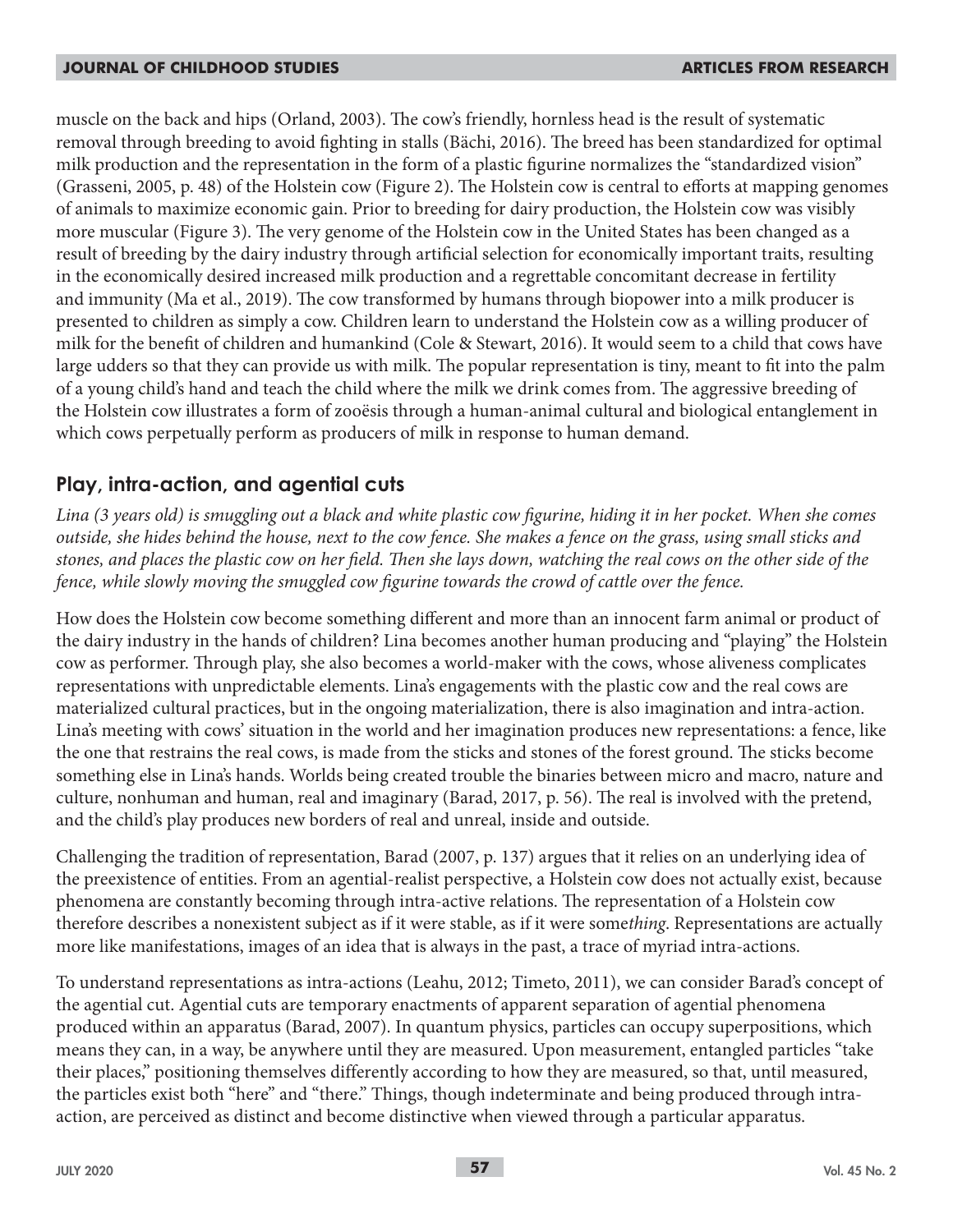An agentic cut can be likened to a measurement—that act of breaking in and observing or disturbing the superposition, the neither here nor there-ness. A "cut" defines what is made to be present and what is made to be absent. Engaging with various apparatuses enacts change and produces desired and sometimes undesired agential cuts (i.e., changes in the world, world making). When we view Lina's play with the cow figurine as a practice of making agential cuts, the figurine is not a reflection or static image, but an actor that is shaped by and shapes the world through intra-active engagements.

## **Cuts make things present, but where does the absence go?**

Agential cuts are described as violent (Barad, 2014) and enacting change upon the world. Children's play enacts cuts, change, and transformation in a peculiar way. Children's play involves representations that do not have a stable representational content and are not generalizable (Luntley, 2018). Play is a thinking/doing/being in which that which is thought, done, and becomes is nongeneralizable but makes sense only in its particular becoming as an entanglement. We want to connect children's play with representations of animals with the concept of the *void* (Barad, 2017). Drawing on both Derrida's concept of the void as something that is both present and absent and the concept of the void in quantum field theory, Barad (2017) describes the void as an aspect of the ephemeral nature of the world. The world, which is a becoming, *requires* a void which is nothing the absence of beingness, and therefore the cauldron of possibility, of becoming. All that becomes springs out from the void and continues to be entangled in the void. Absence, at a quantum level, is entangled in presence. Barad (2017) connects the void to imagining and we connect it to children's excess imagination relative to adults. We suggest that the presence of absence—the void—allows children and adults alike to understand a plastic figurine as a cow and for children to understand it in another moment as something else entirely. We relate children's play with the void to MacLure's (2013) description of the practice of nonrepresentational research, which includes being "caught up in the momentum of *becoming*" (p. 662, italics in original) and the act of "'surfing' the intensity of the event that has caught us up, in order to arrive somewhere else" (p. 662). In the following memory story, we follow two young boys playing enthusiastically with plastic animal figurines, seemingly without considering what the figurines are meant to represent, but rather surfing the intensity, and becoming with.

*In the corner is a shelf, and on that shelf a red box full of plastic farm animals, including the Holstein cow. Each morning the box is emptied into a doll-carriage. Two boys, 2-and-a-half years old, speed-drive the doll carriage full of plastic animals to the opposite corner of the room. Here they dump the contents of the carriage, spin around the room for a few minutes, and then return to the animals and shovel them back into the carriage. A new corner is found and the animals dumped. They are lying on the floor ready to be shovelled back into the carriage when it, sooner or later, returns from its spinning voyage around the room.* 

*A staff member enters the room. She watches the scene for a few seconds before picking up the red box and starting to put the animals back into it. She explains to the boys that they have to take care of the animals. They are meant to be played with as animals on a farm. She illustrates it by holding up each species one by one, stroking them with her hand, and pronouncing their names loudly and clearly—c-o-w—and the sound it makes—m-o-o. The boys are standing still, watching her. The next morning, the scenario with the animals and doll carriage is repeated—no stroking the animals, only dumping them. Later, through conversation, the boys share with their teacher that they were dumping building materials.*

When the boys played with their toys, the figurines' representational content was not determined by the visible signs and manifestations of representation, but by the logic of the world the boys and toys were *making*. Matter was not assigned a stable meaning, but together they were performing ongoing new meanings, in a joyful process **58**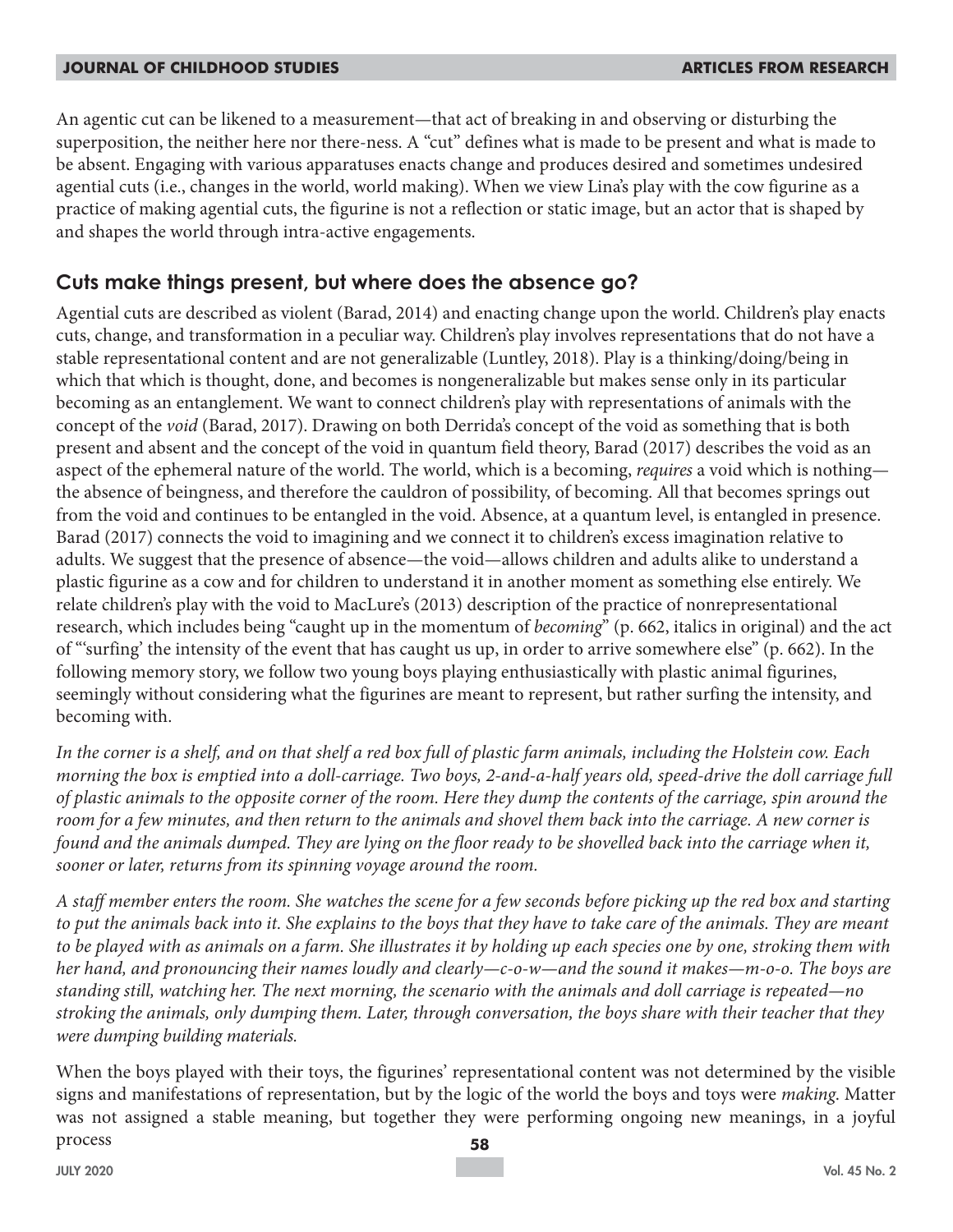of world making. Any apparatus has a particular shape that is "the properties of the 'components' of phenomena" that "become determinate and … meaningful" (Barad, 2003, p. 815). For the children in this story, their ECEC centre was an apparatus, and the animal figurines had a certain role in that apparatus*—*a learning about life and death role, a learning about caretaking role, and a learning about where food comes from role. Through play, the children navigated the apparatus with unexpected moves, reconfiguring the cultural meaning of and performance of animal-human relations in unique and fluid ways. Pretend play has been described as relating "in its own special ways to other activities" (Binkley, 1974, p. 568).

In some ways, toys as representations of other things can also be understood as intra-actions. For example, when playing with young children, we have observed that educators often refer to toys as the creatures or objects they represent. Educators and children alike play this game, even before any pretend or play has begun. When we are calling a plastic figurine of a cow "a cow," we are making it a cow, and it is becoming cow. While these may be the ways educators understand the figurines and intend them to be used, children may and often do understand objects differently (Aslanian, 2018) and use them in a variety of ways*—*not necessarily as animals at all. A plastic figurine of a cow can be building materials*—*or anything imagined in the intra-action. When children act with plastic animal figurines in unintended ways, they are engaging in productive, intra-active, relational processes.

The difference between the way the children used the figurines and the way the educator used the figurines reminds us of Bohr's story, retold by Barad (2007) to describe agential cuts, of a blind person with a stick:

When the stick is held loosely, it appears to the sense of touch to be an object. When, however, it is held firmly, we lose the sensation that it is a foreign body, and the impression of touch becomes immediately localized at the point where the stick is touching the body under investigation. (Bohr, 1963, p. 99, as cited in Barad, 2007, p. 154)

Barad goes on to explain how the stick can or cannot be used to feel one's way around a darkened room.

The stick cannot usefully serve as an instrument of observation if one is intent on observing it. The line between subject and object is not fixed, but once a cut is made (i.e., a particular practice is being enacted), the identification is not arbitrary but in fact materially specified and determined. (pp. 154– 155)

When the stick is held firmly, it becomes an instrument with the body and can be used to feel about a darkened room. The adults observed the plastic figurines and identified them according to their intended representations, metaphorically holding the figurines loosely, as objects, as static representations, while the children used the figurines and the doll carriage as subjects, extensions of themselves and instruments in the world. The same figurine acts in different ways according to what practice is being enacted.

The above narrative begins with excited play and ends with excited play, but in the middle, a staff member tries to change the play into something more recognizable, seeing the figurines as static and in terms of the apparatus she was a part of and being produced by. The plastic animals were being dumped here and there, rather than being treated the way children in the centre were expected to treat them, as objects representing animals that *teach* about care. We suggest that the children were rather thinking *with* the animal figurines and together with them, in this sense, *doing* care through engaging with figurines as instruments for the production of shared vitality.

## **The complex joys of representation**

For very young children without an abundance of representational capacity and experience, toys seem to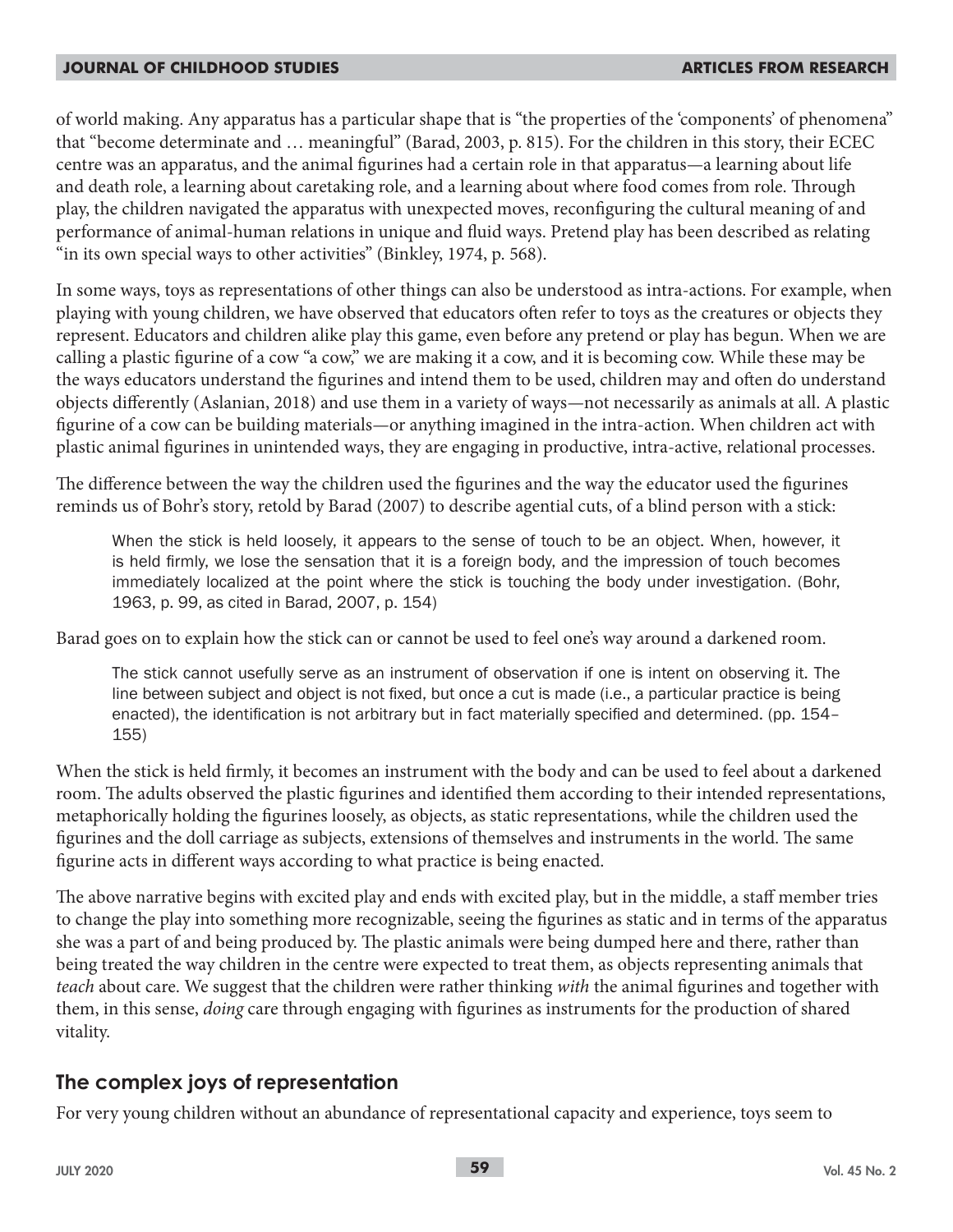function as "open" representations and potentialities (Luntley, 2018). The representations themselves are toys to play with. For children, representations of animals are not necessarily reductions, but doors into the void (Barad, 2017) where new possibilities can come to life. The development of representational capacity allows children to relate to the outside world and understand themselves as separate from it (Greenspan & Lieberman, 1994). The ability and desire to represent is thus a part of mental functioning necessary to interact in a complex world.

Returning to Lina, the readily available sticks and stones become a fence with Lina's hands engaging in representation as play. The wooden fence Lina observes keeps the living cows away from her, while the fence she builds brings the cows closer to her, through play, creation, and imagination. Rather than understanding representations as reductions of phenomena, we suggest that representations are *also* open ended and continually in flux. This aspect of representation is embraced when children play with representations, or toys. Children's play with representations of animals sidesteps static understandings and instead engages in ongoing and iterative materializations of the world, entangling agricultural practices with education and the joy of play. We read the concept joy as nuanced and something other than happiness and find support in differing between happiness and joy when reading Donna Haraway (2008). She points to joy as deeper: as something that shines from inside out, something caused all around (Haraway, 2008, p. 241). For Rosi Braidotti (2017), joy is about an ethical ideal, or aspiring "to the joyful affirmation of virtual possibilities, of what 'we' are capable of becoming" (p. 24). Joy in this sense is intimately connected to the void, as a place of becoming.

By paying attention to children's play with representations of animals as intra-actions, we flip the picture, from a human-centered view of objects being the result of humans doing and producing, to a posthuman view of what nonhumans and humans produce together. In so doing, we open opportunities to discuss representations as contributions and generative forces for change. We propose that, rather than the animal figurines inspiring learning about care as the educator expected, the children, along with the animals, *did* care, insofar as they together produced new possibilities, new ways to be, and thus participated in the production of flourishing and the "vitality of the world" (Barad, 2007, p. 396). The stories told through children's play with toys and stories told through the educators' understandings of how toys should be used coexist side by side. They diffract when they are read together and create new and other stories. In our reading, children-animal relations involve both more than moral care taken and, at the same time, not "necessarily moral" caretaking. Relationships involve noninnocent care, as an *a*moral world-making activity and ontological force (Puig de la Bellacasa, 2017). Through play, children and animal figurines produce new relationships, joy, flourishing, and vitality without the aim of being good or doing right. Similarly, children's play with representations of animals is also unintentionally taking part in troubling human-nonhuman animal practices.

## **Entanglements with living Holstein cows**

Cow figurines are often marketed as seemingly caring families (bull, cow, and calf; Figure 4). The farm is often portrayed as a place where animals and humans live together in peace (Linné & Pedersen, 2017). One of our favourite songs to sing in early childhood settings, "My Cow, I Thank You" (Jensen, 1837), reproduced at the beginning of this article, tells this story. As early childhood educators, singing this song before a meal with the children brought us feelings of gratitude and proximity to nature. The sentimental emotions we felt when singing "My Cow, I Thank You" cast a peculiar light, however, when thinking with the rearing practices in the worldwide dairy industry. The idealized happy cow family is not materialized through dairy farm practices. For farmers to run a dairy farm, they must ensure that their cows produce a high quantity of milk. To meet the economic demands of the dairy farming industry, cows must produce milk constantly. To achieve constant lactation, the cow is inseminated once a year to birth a calf. Calves are taken away from their mothers, either directly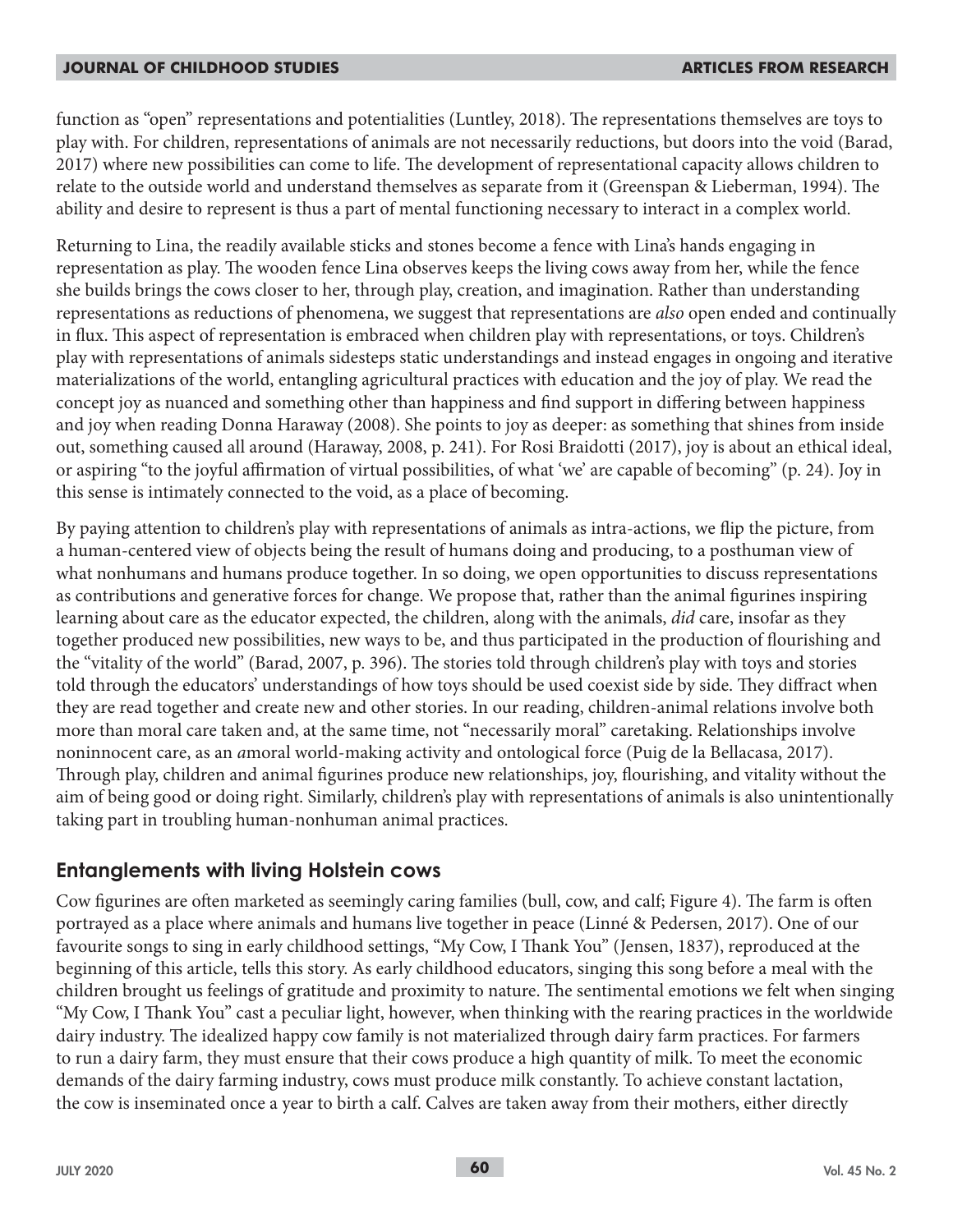after birth or after a couple of days. These calves are either slaughtered after about eighteen months for meat production or selected as future dairy cows (Linné & Pedersen, 2017, p. 114). The milk we have been thanking cows for is not being offered to their own offspring but being taken for ours. The song tells the story of cows *giving* delicious milk, as a gift. A cow is imagined as having both agency and benevolence toward humans. Some accounts of human-animal relations emphasize the agency and emotional labour of cows who produce milk for humans (Linné & Pedersen, 2017), suggesting cows are cooperating with farmers to produce milk.

*I remember walking through a friend's barn listening to her talking about how she cares for her cows. She explained how her stock was brought up from the stock of her parents, grandparents, great-grandparents, and so on. The farmer and her cows were deeply rooted on the farm.*

Though the industrialized farm and this small family farm tell different stories of colonization and biopower, the past shapes the present. The 150 years of breeding of the Holstein cow is visibly present in real cows and in the toy figurines (Figure 4) being sold as a happy family belonging to a cozy farm.



*Figure 4. Farm animal set found for sale at a gas station in Norway. Photo credit: Teresa Aslanian.*

The taste and nutritious quality of cows' milk depends on what the cows eat. The second and third verse of the traditional song "My Cow I Thank You" are less well known and not usually included in the meal song, but they describe what makes the milk so delicious. The full song was included in Norway's first textbook for schools in 1873.

Don't take the withered straw Eat instead the juicy grass! Grass makes your milk so sweet Here is the field, so wet and fresh Here, the beautiful flowers grow Here, the little creek flows Here, you find food in scrubs and paths Eat well, my dear cow.

Jensen, 1873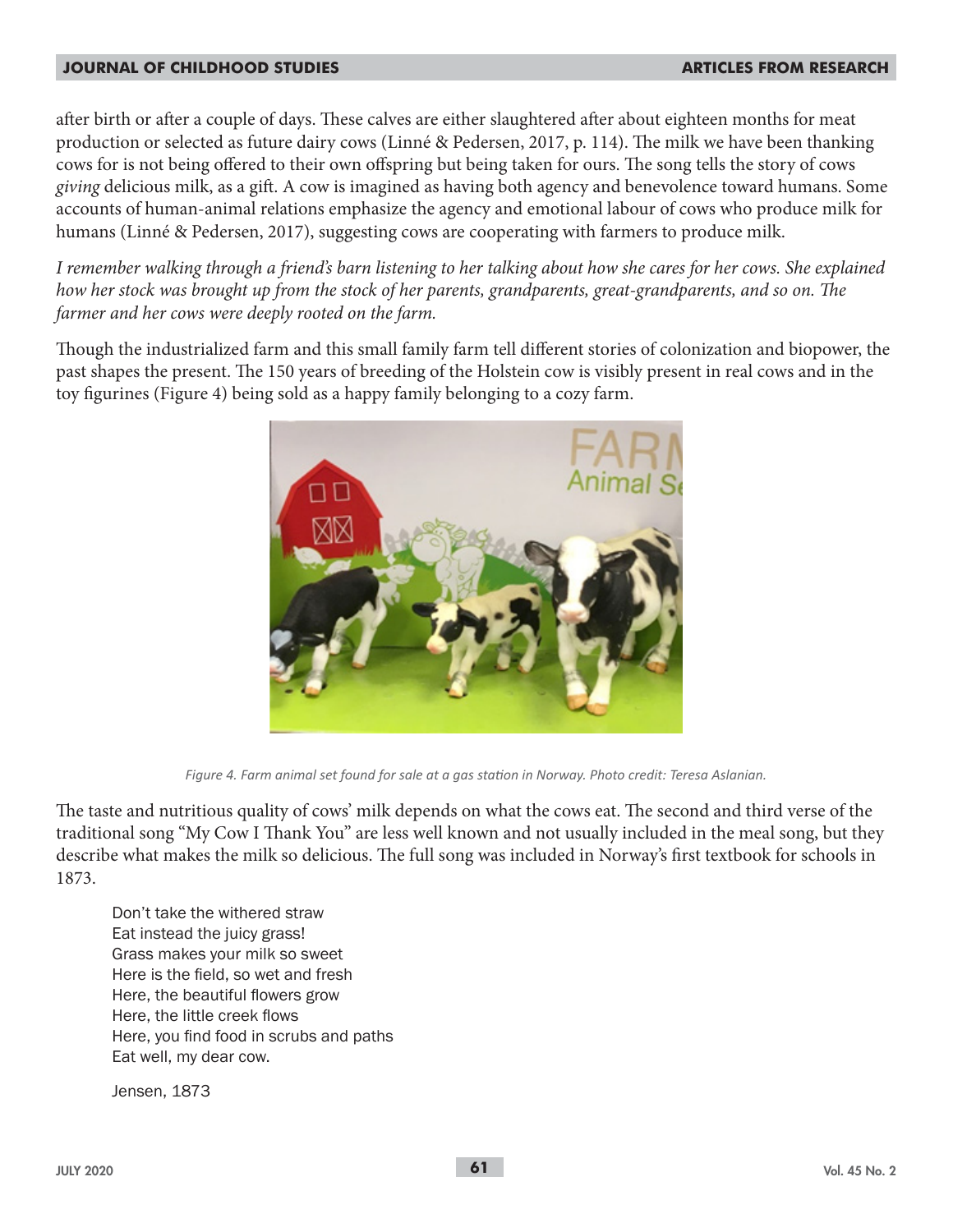Most cattle in Norway spend most of their days in a small compartment without much freedom of movement. Concern for animal well-being and a growing awareness of repercussions for animal health—and thus productivity—is generating increasing pressure on farmers to shift to free stalls in which cows can move about freely through the day. The Norwegian parliament has decided that all cows will be kept in free stalls by the year 2034 (Lovdata, 2019). The law guarantees cows that live in free stalls outdoor freedom of movement for at least eight weeks during the summer. For cattle who live in small compartments without freedom of movement inside the stall, a full 16 weeks of outside freedom of movement are required. These measures are the result of concern for animal welfare, but the concern is positioned in an economic framework in which the happiness of cows is always measured against the potential for economic gain or loss (Asdal & Druglitrø, 2017, p. 68; Bächi, 2016).

Earlier we argued that representations are like traces of myriad intra-actions and that agential cuts are temporary enactments. We see the representation of the Holstein cow as enactments of cattle living 36 weeks a year in a stall, as a small plastic cow figurine in Lina's hand, the husky body of the Holstein cow before aggressive breeding (Figure 1), the large udder on the modern ideal cow (Figure 2), the happy cow family, and the farmer talking about her care and devotion to her cows, deep caring roots, and milking-machines.

*Splash! A cow let go of a cow patty just next to me. I jump, but too late—grey/brownish, stinking cow manure up my legs and on my new yellow shoes ...*

## **Letting the cows out**

*Fields surround the early childhood education centre. Each spring the farmer lets the cows out, and on that day, watching the cows coming out is the big happening for all the children and adults in the centre.*

Turning back to the joy of making cuts, we invite you to watch the following video: https://www.youtube.com/ watch?v=LVWQzYi0URc

The responsible practice of assuring cows' freedom of movement outdoors during summer months has produced a ritual that occurs every spring when the cows are let out. The event is a pasture release that locals often gather to watch. Visitors come to see the cows set free into green pastures as they hop and run like dogs or sheep, playing with each other, eating the fresh grass and trotting around. The cows are clearly overwhelmed with joy as they are set free into green pastures and the people who come to watch are visibly moved by the cows' expressions of joy. At the same time, their heavy, milk-filled udders restrict their movement and tell another story. Materialized in the letting out of the cows, we find the entanglement of human-cow relationships is awakened as the cows are released from a winter of closed quarters and, from the perspective of critical animal studies, their ongoing emotional labour (Linné & Pedersen, 2017, pp. 118–119).

The cow, including the plastic representation, facts from livestock rearing, and the memory stories, has, together with Barad's (2007, 2017) thinking, helped us to shift our perspective from representation as static and objective reduction to representation as intra-active, potentially generative, and part of the more-than-human world. Thinking with the Holstein cow through temporal diffractive readings of memories and artefacts, along with the concept of zooësis, has sparked complexities of care and comfort, utility, tradition, and ethically complicated (joy) practices. Through the various cuts, we have struggled to *become with* the Holstein cow in childhood settings, with past and present practices in cattle industries materialized in social representations of animals in the hands and lives of children. We have argued that understanding children's play with representations of animals as making cuts sheds light on representations as intra-actions and play with animals as a form of care in ECEC environments and, in a broader sense, children's participation in world making. Children's relationships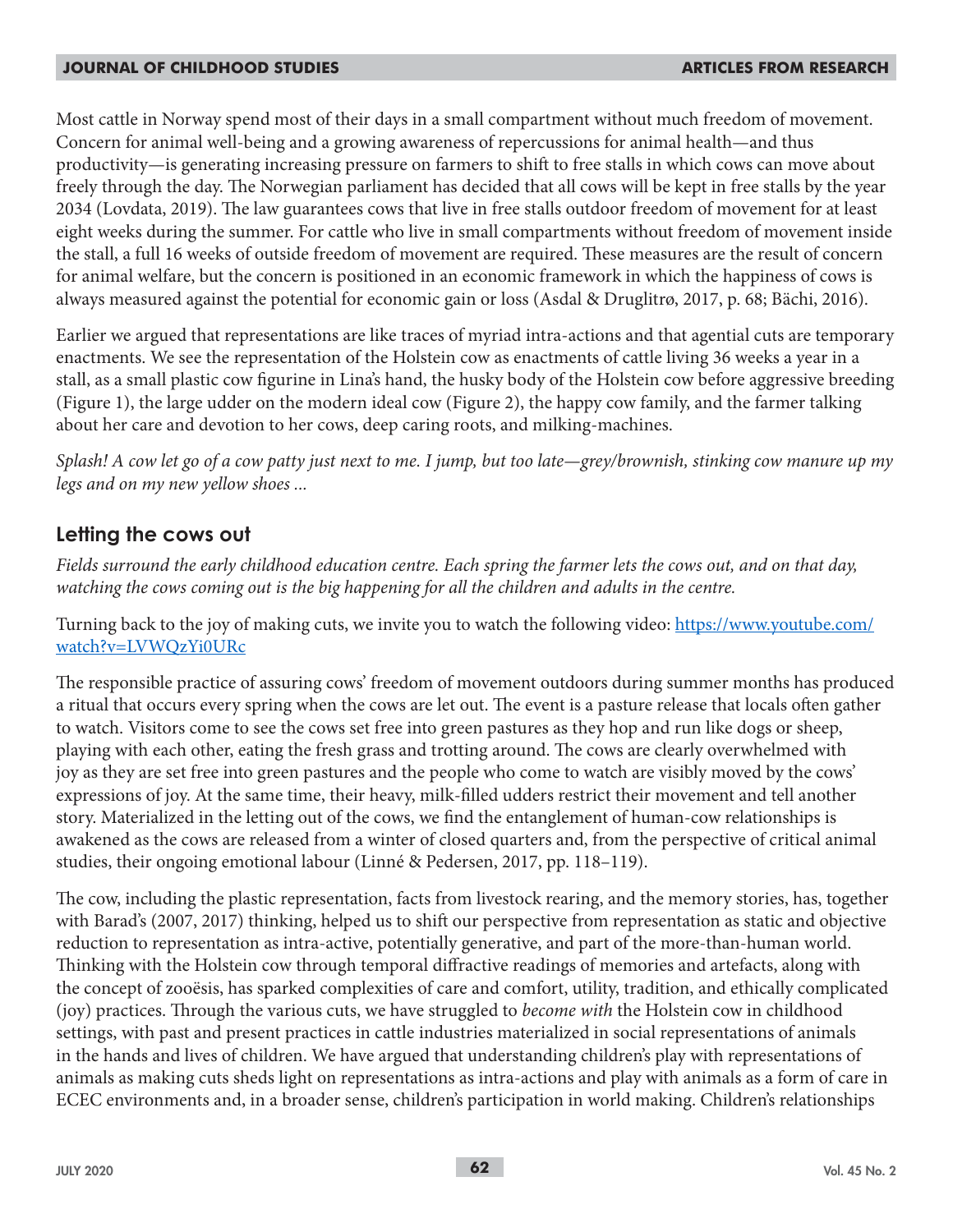to plastic figurines of animals involved reconfiguring cultural practices, ideas, and performances of humananimal through making agential cuts, sidestepping the limitations of the apparatus of ECEC and taking part in the "world's vitality" (Barad, 2007, p. 396). We have explored child-animal relations that involve care, but not innocent care. Rather, care as practiced through the flourishing that children and animals produce together through imaginative intra-active play. Employing temporal diffraction with zooësis produced the possibility to view the mingling of human-animal social practices and the joys of representations available in children's play that offer opportunities for other-than-human animals and human animals to become otherwise.

*In the autumn, when the cows are back in their stall, the children take over the field. Skipping around, they run like mad, jumping over old, dry cow patties in seeming joy.*

## **Acknowledgements**

We would like to thank the kindergarten staff members and colleagues who generously shared their memory stories with us. We also want to thank our reviewers for thoughtful comments and suggestions that pushed our thinking further along. Thanks also to University of South-Eastern Norway for the research grant that allowed us to delve into child-animal relations in ECEC.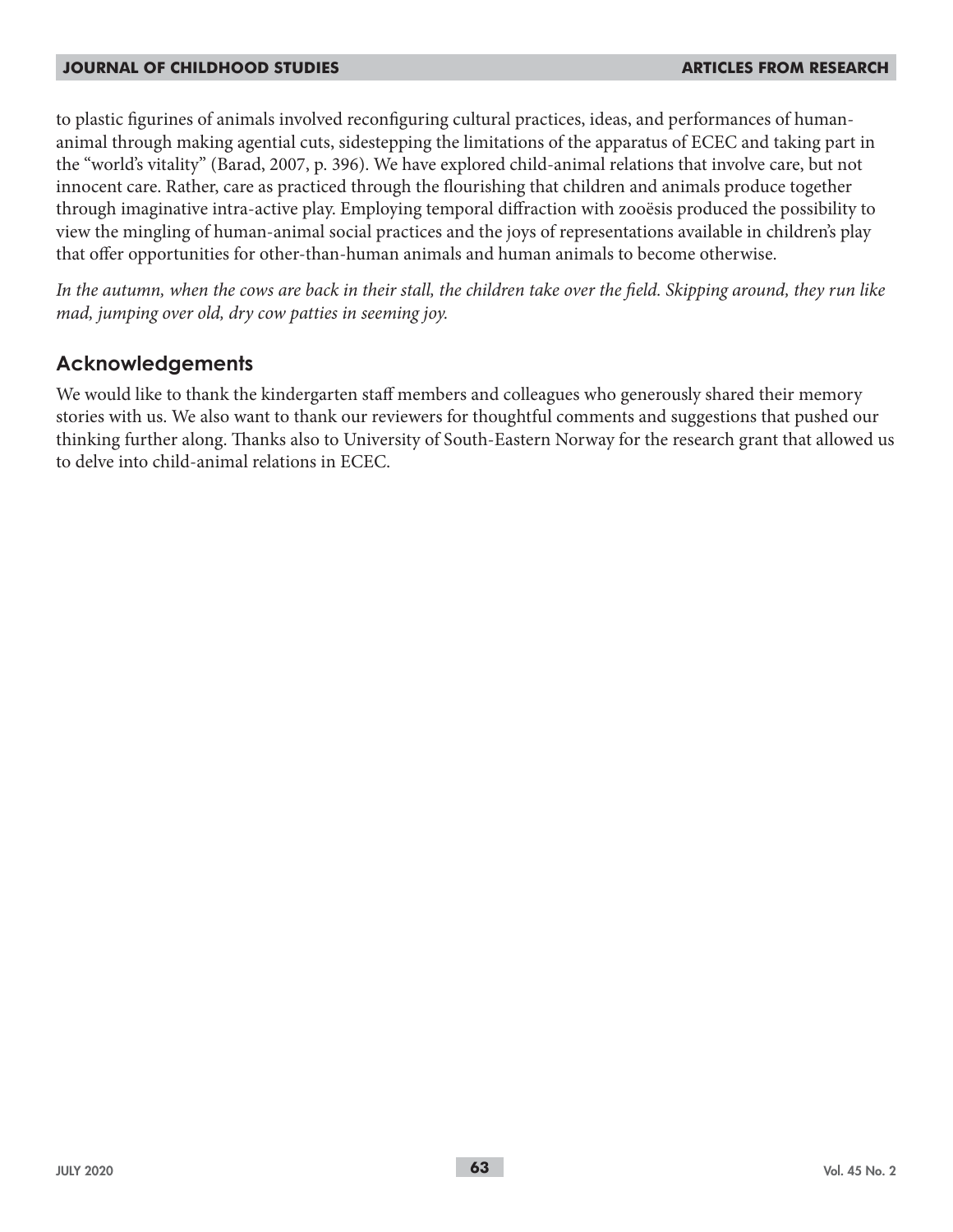### **References**

- Änggård, E. (2016). How matter comes to matter in children's nature play: Posthumanist approaches and children's geographies. *Children's Geographies, 14*(1), 70–99. https://doi.org/10.1080/14733285.2015.1004523
- Asdal, K., & Druglitrø, T. (2017). Modifying the bio-political collective. In K. Asdal, T. Druglitrø, & S. Hinchliffe (Eds.), *Humans, animals and biopolitics: The more-than-human condition* (pp. 66–84). Routledge.
- Aslanian, T. K. (2018). Recycling Piaget: Posthumanism and making children's knowledge matter. *Educational Philosophy and Theory, 50*(4), 417–427. https://doi.org/10.1080/00131857.2017.1377068
- Bächi, B. (2016). What is a cow? The invention of the freestall and how cows lost their horns. In K. Bjørkdahl & T. Druglitrø (Eds.), *Animal housing and human-animal relations: Politics, practices, and infrastructures* (pp. 29–42). Routledge.
- Ball, D., W. (1967). Toward a sociology of toys: Inanimate objects, socialization, and the demography of the doll world. *The Sociological Quarterly, 8*(4), 447–458. https://doi.org/10.1111/j.1533-8525.1967.tb01081.x
- Barad, K. (2003). Posthumanist performativity: Toward an understanding of how matter comes to matter. *Signs: Journal of Women in Culture and Society, 28*(3). https://www.uio.no/studier/emner/sv/sai/SOSANT4400/v14/pensumliste/barad\_posthumanistperformativity.pdf
- Barad, K. (2007). *Meeting the universe halfway: Quantum physics and the entanglement of matter and meaning*. Duke University Press.
- Barad, K. (2014). Diffracting diffraction: Cutting together-apart. *Parallax, 20*(3), 168–187. https://doi.org/10.1080/13534645.2014.9276 23
- Barad, K. (2017). Troubling time/s and ecologies of nothingness: Re-turning, re-membering, and facing the incalculable. *New Formations,* 92, 56–86. https://doi.org/10.3898/NEWF:92.05.2017
- Binkley, T. (1974). Real and pretend. *Philosophy and Phenomenological Research, 34*(4), 560–568.
- Braidotti, R. (2017). *Posthuman, all too human: The memoirs and aspirations of a posthumanist*. Tanner Lectures, Yale University.
- Chaudhuri, U. (2007). (De)facing the animals: Zooësis and performance. *TDR—The Drama Review, A Journal of Performance Studies, 51*(1), 8–20. https://doi.org/10.1162/dram.2007.51.1.8
- Chaudhuri, U., & Enelow, S. (2006). Animalizing performance, becoming-theatre: Inside zooësis with The Animal Project at NYU. *Theatre Topics, 16*(1), 1–17. https://doi.org/10.1353/tt.2006.0004
- Cole, M., & Stewart, K. (2016). *Our children and other animals: The cultural construction of human-animal relations in childhood* (2<sup>nd</sup> ed.). Routledge.
- Foucault, M. (1980). *Power/knowledge*. Pantheon.
- Grasseni, C. (2005). Designer cows: The practice of cattle breeding between skill and standardization. *Society & Animals, 13*(1), 33–49. https://doi.org/10.1163/1568530053966652
- Greenspan, S. I., & Lieberman, A. F. (Eds.). (1994). *Representational elaboration and differentiation: A clinical-quantitative approach to the clinical assessment of 2- to 4-year-olds*. Oxford University Press.
- Greve, A., Kristensen, K. O., & Wolf, K. D. (2018). Lekens status og vilkår i barnehagen. In S. Østrem (Ed.), *Barnehagen som samfunnsinstitusjon* (pp. 86–105). Cappelen Damm.
- Haraway, D. J. (2008). *When species meet*. University of Minnesota Press.
- Hohti, R. (2018). Siiri and the "Bag Lady." *Reconceptualizing Educational Research Methodology, 9*(1), 6–16. https://doi.org/10.7577/ rerm.2698
- Hohti, R., & Tammi, T. (2019). The greenhouse effect: Multispecies childhood and non-innocent relations of care. *Childhood*. https://doi.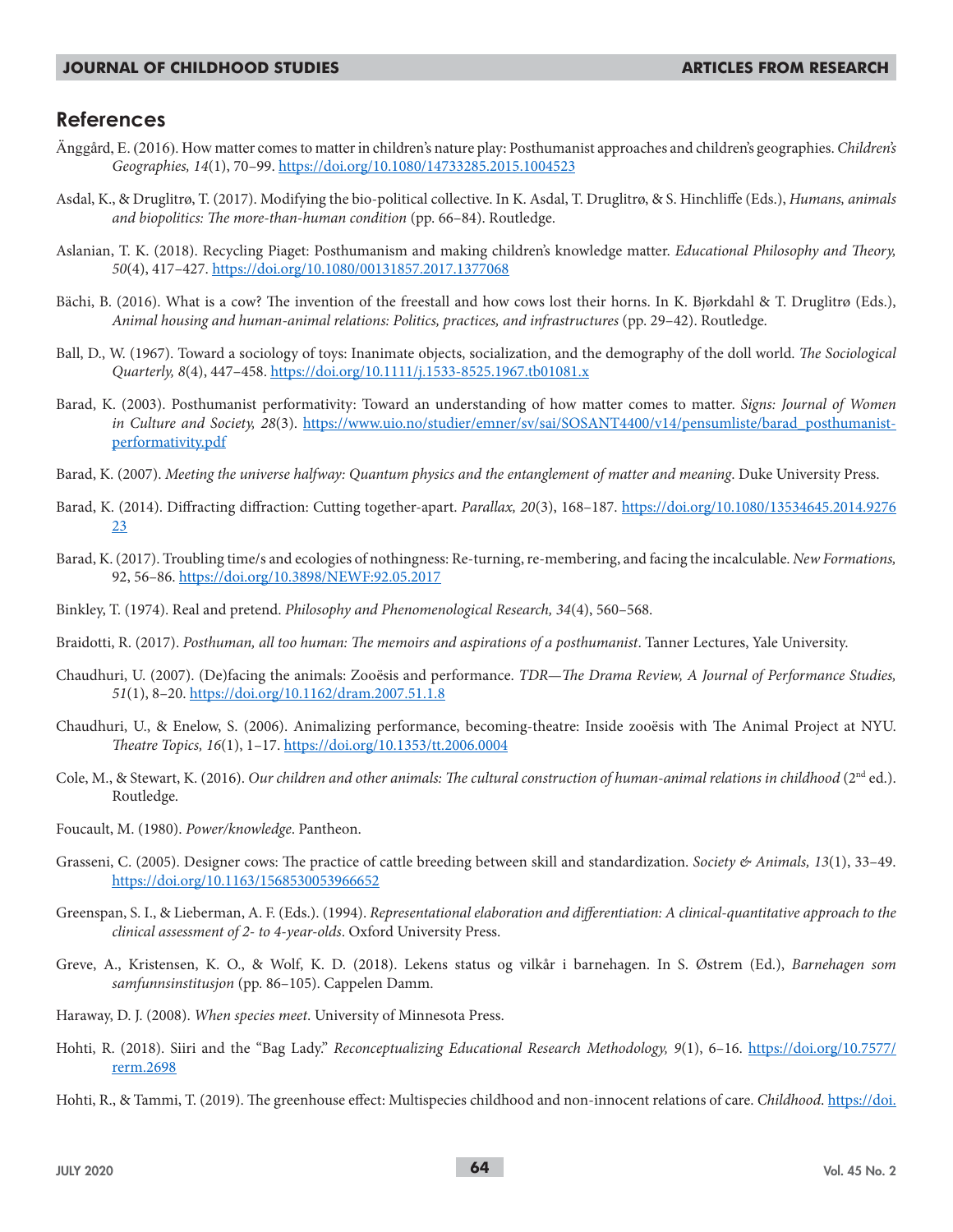#### org/10.11770907568219826263

- Hultman, K., & Lenz Taguchi, H. (2010). Challenging anthropocentric analysis of visual data: A relational materialist methodological approach to educational research. *International Journal of Qualitative Studies in Education, 23*(5), 525–542. https://doi.org/10.1 080/09518398.2010.500628
- Jensen, P. A. (1873). *Læsebog for folkeskolen og folkehjemmet*. Cappelen. https://urn.nb.no/URN:NBN:no-nb\_digibok\_2009020600097
- Karsrud, F. T. (2014). *Muntlig fortelling i barnehagen*. Cappelen Damm Akademisk.
- Kincheloe, J. (1997). Fiction formulas: Critical constructivism and the representation of reality. In W. G. Tierney & Y. S. Lincoln (Eds.), *Representation and the text: Reframing narrative voice* (pp. 57–88). SUNY Press.
- Leahu, L. (2012). *Representation without representationalism* (Doctoral dissertation). Cornell University, Ithaca, New York.
- Linné, T., & Pedersen, H. (2013). With care for cows and a love for milk: Affect and performance in Swedish dairy industry marketing strategies. In A. Potts (Ed.), *Meat culture* (pp. 109–128). Brill.
- Lovdata. (2019). Forskrift om hold av storfe [Regulations on the keeping of cattle]. https://lovdata.no/dokument/SF/forskrift/2004-04-22-665
- Luntley, M. (2018). Play's the thing: Wherein we find how learning can begin. *Journal of Philosophy of Education*, 52(1), 36–53. https:// doi.org/10.1111/1467-9752.12279
- Ma, L., Sonstegard, T. S., Cole, J. B., VanTassell, C. P., Wiggans, G. R., Crooker, B.A., Tan, C., Prakapenka, D., Liu, G. E. & Da, Y. (2019). Genome changes due to artificial selection in U.S. Holstein cattle. *BMC Genomics, 20*(1), 1–14. https://bmcgenomics. biomedcentral.com/articles/10.1186/s12864-019-5459-x
- MacLure, M. (2013). Researching without representation? Language and materiality in post-qualitative methodology. *International Journal of Qualitative Studies in Education, 26*(6), 658–667. https://doi.org/10.1080/09518398.2013.788755
- Meyers, G. (2007). S*ocial development and our connections to other species*. Purdue University Press.
- Moxnes, A. R. (2019). working across/within/through academic conventions of writing a PhD: Stories about writing a feminist thesis. In G. Crimmins (Ed.), *Strategies for resisting sexism in the academy* (pp. 247–265). Springer.
- Moxnes, A. R., & Osgood, J. (2018). Sticky stories from the classroom: From reflection to diffraction in early childhood teacher education. *Contemporary Issues in Early Childhood*, *19*(3), 297–309. https://doi.org/10.1177/1463949118766662
- Noddings, N. (2012). The caring relation in teaching. *Oxford Review of Education, 38*(6), 771–781. https://doi.org/10.1080/03054985.20 12.745047
- Orland, B. (Ed.) (2003). *Turbo-cows. About the production of a competitive animal in the 19th and early 20th century*. Rutgers University Press.
- Puig de la Bellacasa, M. (2012). "Nothing comes without its world": Thinking with care. *Sociological Review, 60*(2), 197–216. https://doi. org/10.1111j.1467-954X.2012.02070.x
- Puig de la Bellacasa, M. (2017). *Matters of care: Speculative ethics in more than human worlds*. University of Minnesota Press.
- Rud, A. G., & Beck, A. M. (2003). Companion animals in Indiana elementary schools. *Anthrozoös, 16*(3), 241–251. https://doi.org/10.2752/089279303786992134
- Steinsholt, K., & Øksnes, M. (2003). Kunsten å fange øyeblikket– et essay om lek som improvisasjon. *Norsk Pedagogisk Tidsskrift*, 1–2, 55–68.
- Taylor, A., & Pacini-Ketchabaw, V. (2015). Learning with children, ants, and worms in the Anthropocene: Towards a common world pedagogy of multispecies vulnerability. *Pedagogy, Culture, & Society*, 23(4), 507–529. https://doi.org/10.1080/14681366.2015.1 039050